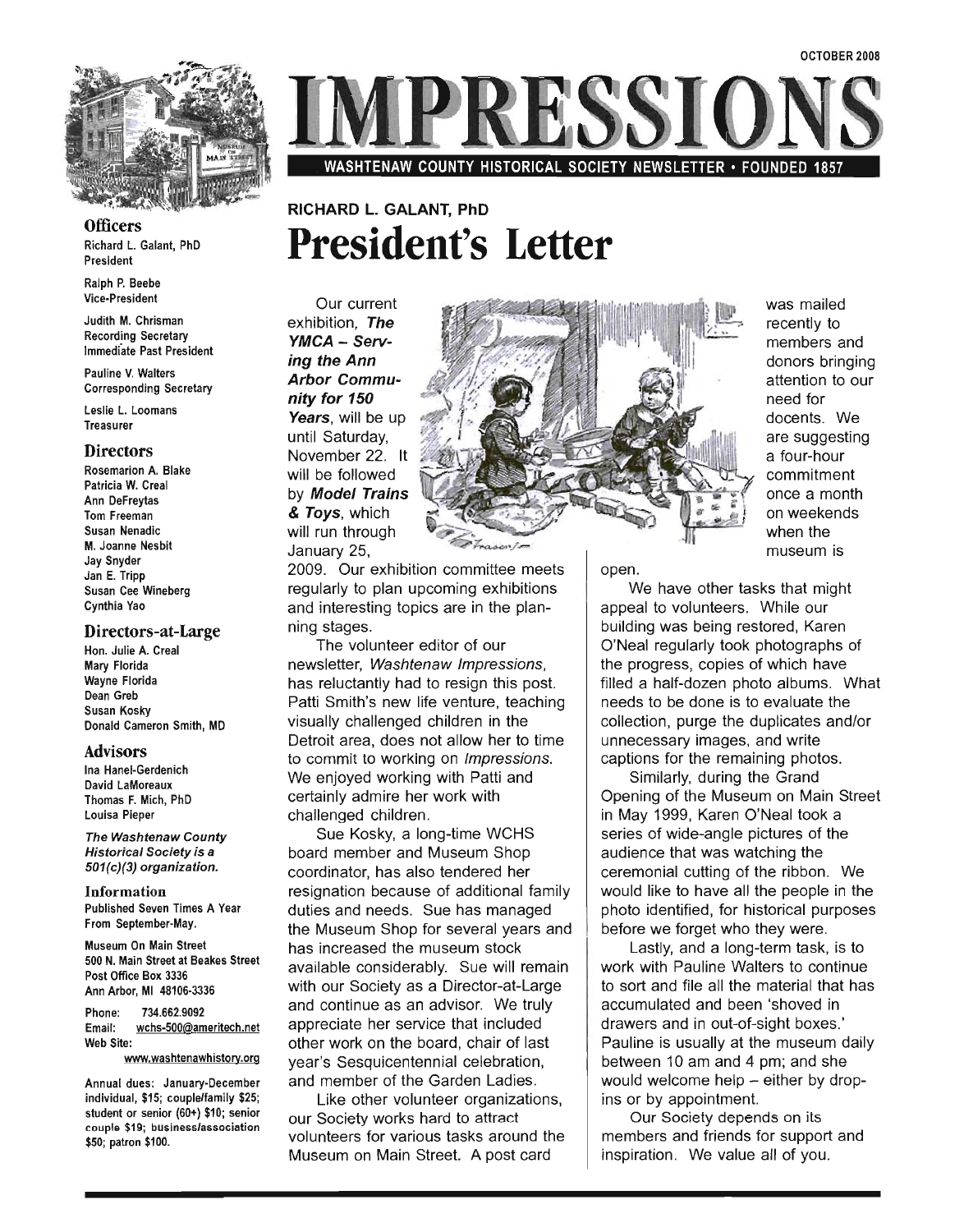# **The Ann Arbor YMCA from 1858 to 2008: Serving the Ann Arbor Community for 150 Years**



LEFT TOP: Thomas Sullivan **LEFT TOP:** Thomas Sulliva was a former sea captain who heard of the YMCA meetings in England and brought it to the shores of Boston in  $1851$ founding the Old South Church in Boston. Soon, YMCAs were popping up all across the country at amazing speed, usually along<br>transportation lines.

RIGHT BOTTOM: An Ann **RIGHT BUTTUM:** AN ANN Arbor YMCA Chapter opened in 1868 and was re-established in 1892 by Charles W. Wagner. He said, "We felt that the young men of the town desired some place besides saloons and pool rooms where they could gather together for social good times and<br>recreation." ation.<br>Robert Robert Robert Robert

BACK ROW, RODER Christman, Martin Haller, Francis Hamilton, Fred Schumacher, George Stimson, McCllen Mack, Wm. Goodyear, Fred Weinberg. BOTTOM ROW: Geo. Pont, Fred. Belser, Nate Stanger, Ed. Seyler, C. W. Wagner, Alfred C. Schairer, E. S. Gilmore, Arthur Mummery, George Moore, Alvick Pearson.

In 1894, the YMCA rented space on the second floor of 12 E. Washington over Malloy's Harness Shop. The listing of the officers, directors and committees, at the time, was "like a directory of the influential Who's Who in Ann<br>Arbor." In the early years, the Y was

in the early years, the Y handicapped by a lack of equipment and facilities, but the fundamental purpose of the association, "the building of character," was not neglected. Many prominent men in business and social affairs came under the influence of the Y.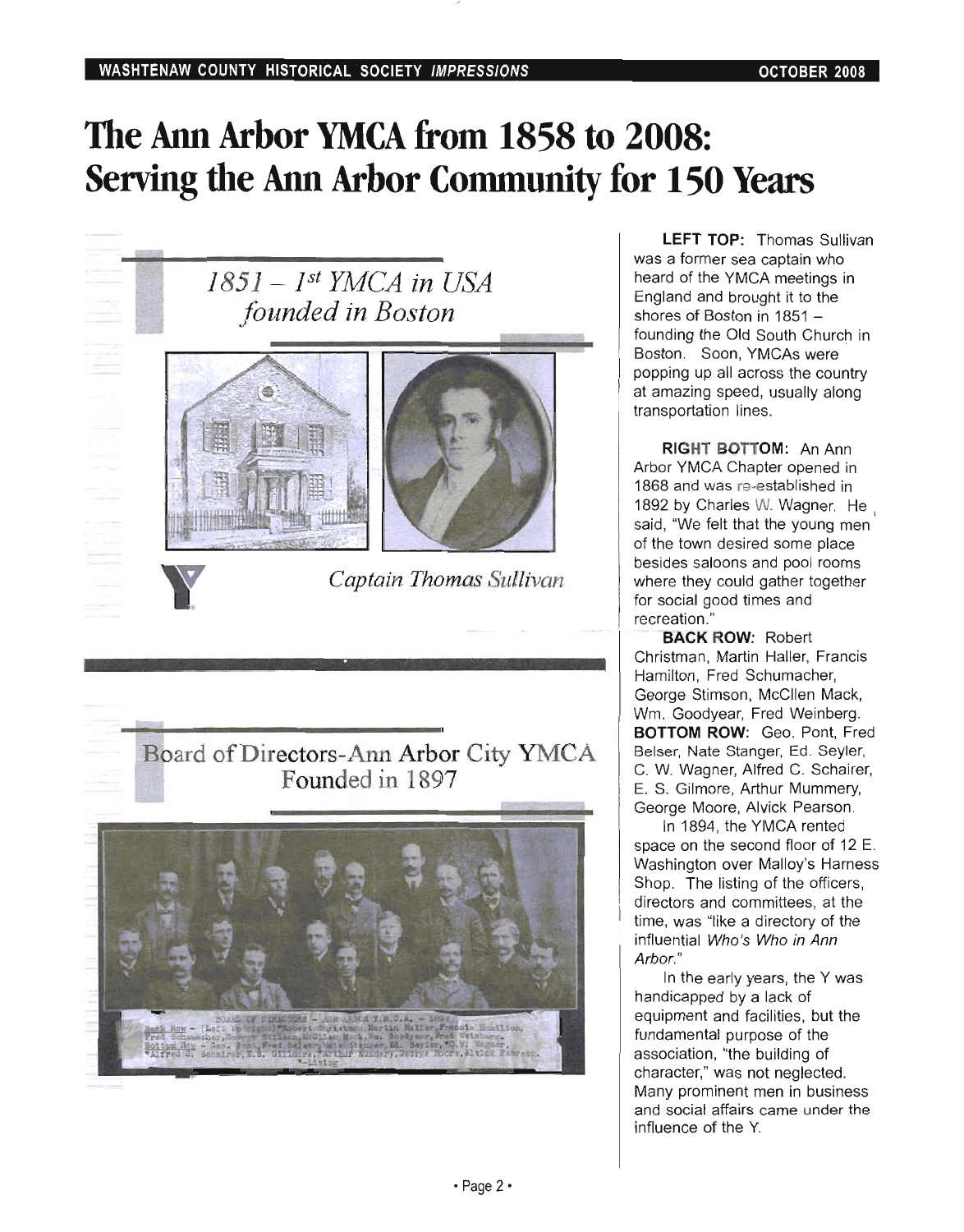### RIGHT TOP:

Luther Gulick was born in Hawaii of missionary parents. His first Y job was Physical Director at Jackson, Mississippi Y. He earned his MD from New York State University in 1889 at age 23.

Gulick started at Springfield College as Superintendent of Physical Training Department and stayed 18 years. He was one of the fathers of a scientific approach to physical education, which included the study of anatomy and physiology.

But most of all he was committed to education and Christianity - "Muscular Christianity." He was also the first marketing guy in YMCA history he created the Y triangle symbol and the phrase "spirit, mind and body."

With his wife Charlotte, he started Campfire Girls in 1912.

#### RIGHT BOTTOM:

One of the biggest heroes of the Ann Arbor YMCA was Viggo Nelson who served as the YMCA General Secretary unti11936. Viggo played fullback on the 1920 University of Michigan football team and secured his job with the YMCA through the influence of Fielding Yost.

Viggo introduced competitive volleyball to Ann Arbor. The Ann Arbor YMCA had a competitive volleyball team that was well known around the country. This team won the National Volleyball championship in 1935. In 1954 the US Volleyball Association honored Viggo Nelson as one of three men in the US who had done the most to forward the game of volleyball. He was elected to the US Volleyball Hall of Fame in 1998.



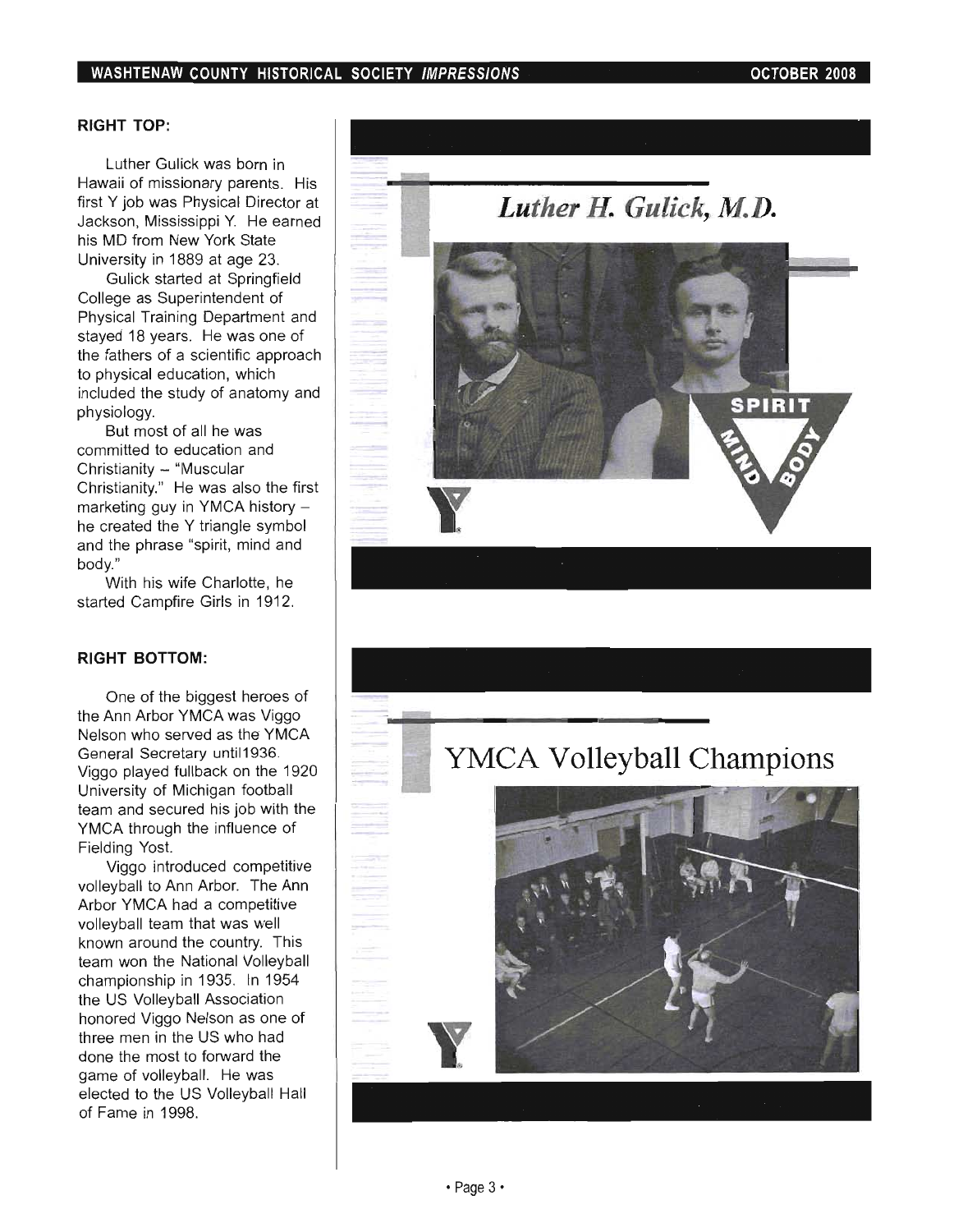



### **LEFT** TOP:

YMCA Camp Birkett - $T$ MCA Camp Birkett  $\sim$ iomas Camp Birkett is the oldest

Camp binkelt is the oldest organized camp in Washtenaw County. In 1914, Thomas Birkett of Dexter Township deeded the property, which consists of 11 acres of woods and lake frontage on the east shores of Silver Lake, to the Ann Arbor YMCA. It was originally called Big Silver Camp and the boys and their leaders camped in tents. A 10 day session cost \$8 in 1914. From 1922 - 1933 the Ann

 $P$ From  $1922 - 1933$  the Ann Arbor Kiwanis Club built the sleeping lodges that we use today. This was originally an all boy's camp, but became coed after the<br>YMCA and YWCA merged.

### **LEFT** BOTTOM:

 $Y$  , we have a set of discriminated by  $\mathcal{A}$ r MCAS early on discriminated or segregated: children....women... non-Christians... Catholics... people of color. "Negro YMCAs," as they were called, served the African American community like the one in image six. Jesse Hutton was the first person of color to join the national staff to help grow YMCAs in the black<br>community. unity, it was the head of the head of the head of the head of the head of the head of the head of the head of

merestingly, it was the of Sears Roebuck, Julius Rosenwald  $-$  a Jew  $-$  who put forth challenge money to support the founding of YMCAs for the black community.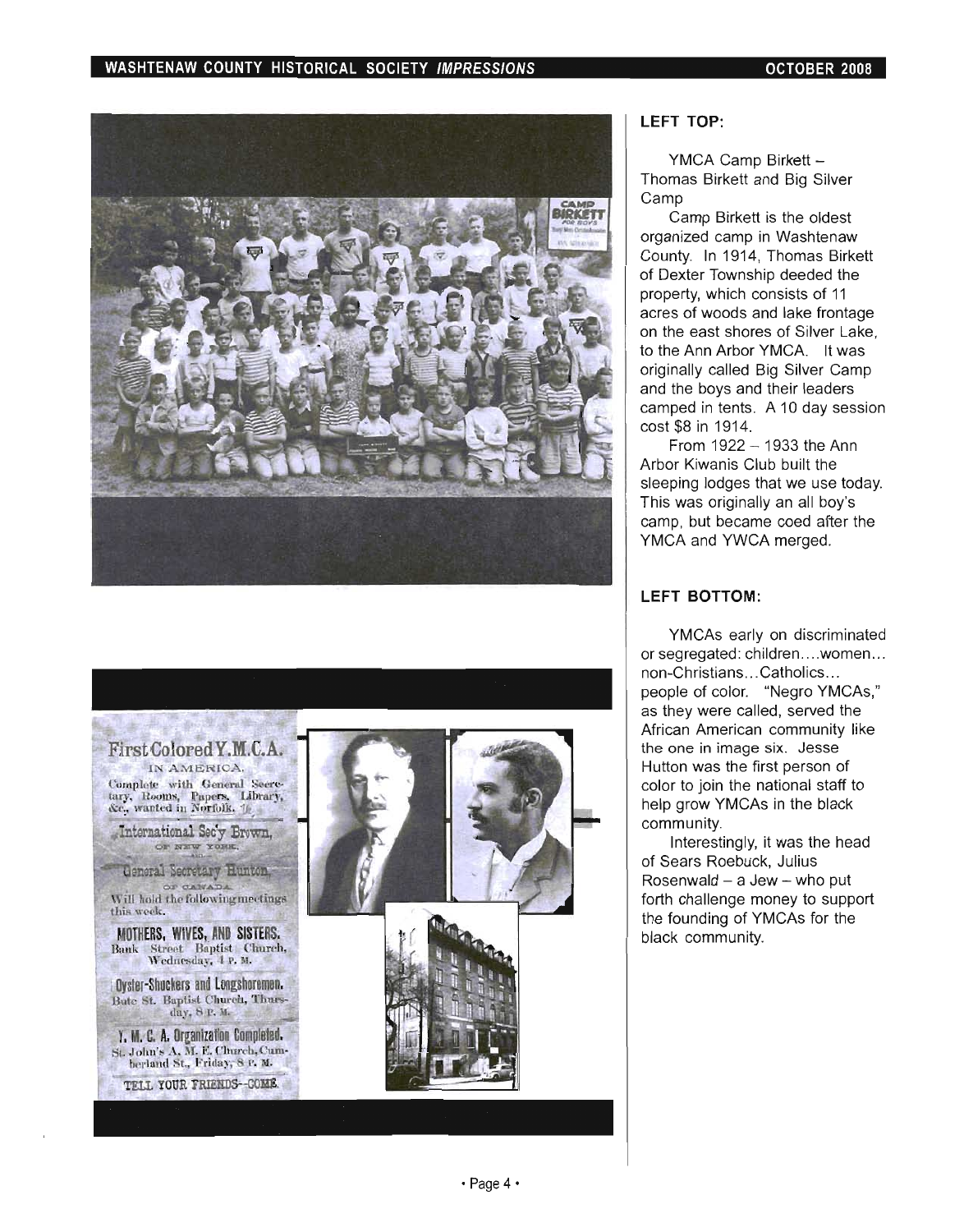## RIGHT TOP:

Founded in Ann Arbor in 1894, the Young Women's Christian  $\epsilon$  roung women's Unistian  $\frac{3500}{400}$  the state  $\frac{1800}{4000}$  in 1895, and the state  $\frac{1}{200}$ with the state YWCA in 1895, and<br>became a charter member of the National Board in 1906.

The Association provided rooms and an employment bureau and offered classes to young women. Prior to its move into the former Christian Mack residence at 343 S. Fourth Avenue, the YWCA rented rooms above the First National Bank. The Mack house was home to the YWCA from 1913 until 1959, when it was  $\frac{1}{2}$ razed, with Trinity Lutheran  $\frac{1}{2}$ zeu, alung with Thinty Lutheran Church and the parish house, to make way for the YM-YWCA<br>building on S. Fifth Avenue.

#### RIGHT BOTTOM:

YMCA-YWCA Merger. Wendell Lyons, Executive Secretary of the YMCA from 1951- 1963, was the architect of the  $\sigma$ , was the architect of the  $\sim$ Wellent to merge the *i* 

YMCA and the YWCA.<br>During the early '50s the boards of directors of both the yards of directors of bountine<br>MOA  $WCA$  and the TWCA recognized they decided to legally merge into ey decided to legally inerge line one organization in 1956. The<br>idea of combining both boards ea or complimity bour boards  $\alpha$  in the newly merged in the new large distribution  $\alpha$ suited in the newly merged yanization beng disamilated with the National Board of the<br>YWCA. The new organization brought

rne new organization prought equal representation of men and women to serve on the board and even today the by-laws state that the board should be 50% men and<br>50% women.

The "new YM-YWCA" was opened on S. Fifth Avenue in 1960 belied on  $\sigma$ . Finit Avenue in 1900 ia servea



# YMCA - YWCA Merger

- 1951 Wendell Lyons introduces the "Co-Y" vision
- Merger  $-1956$
- Facility groundbreaking 1959
- Fundraising: \$1 ,073,000



~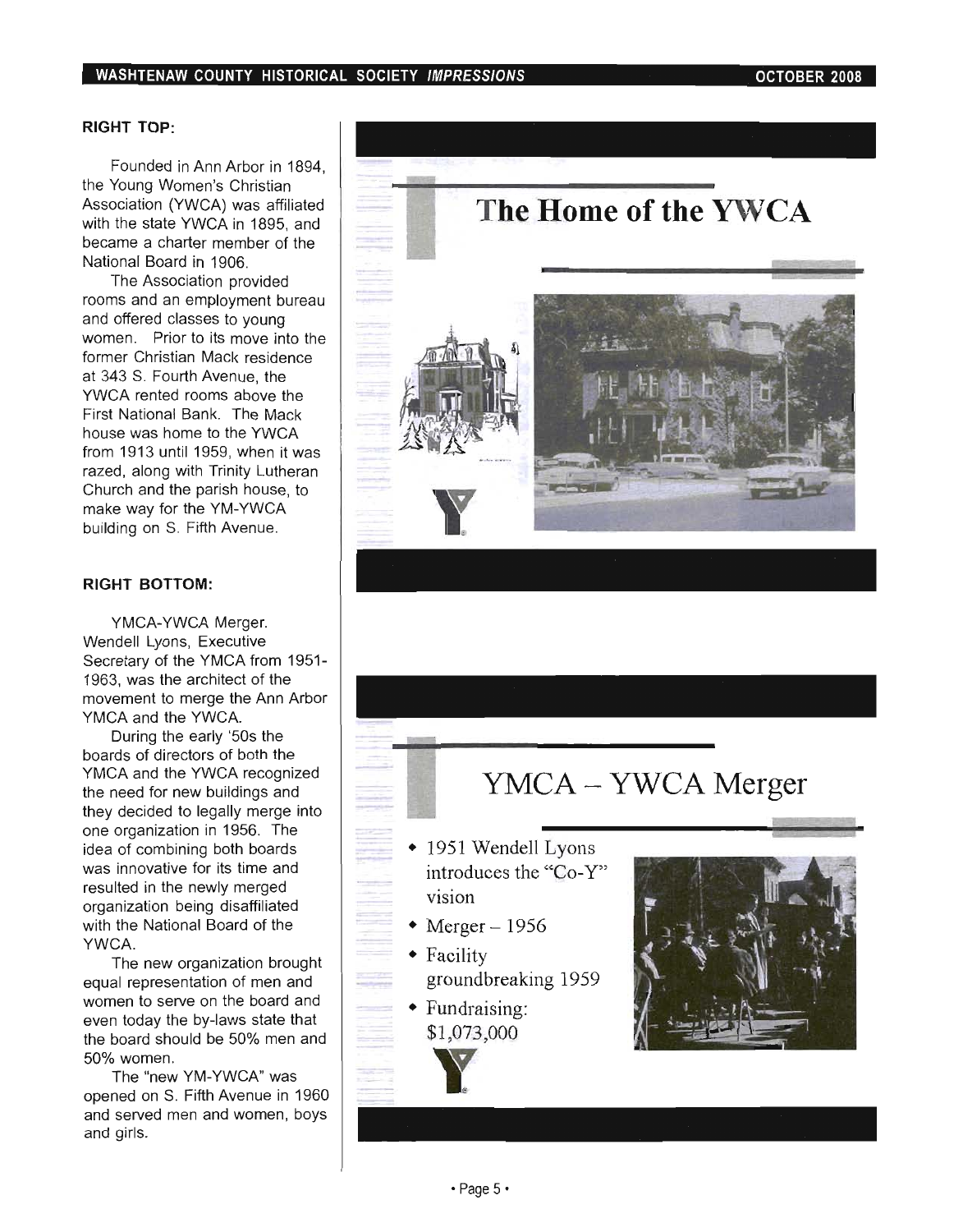## WASHTENAW COUNTY HISTORICAL SOCIETY IMPRESSIONS **CONTRACT CONTRACT OCTOBER 2008**



### **LEFT TOP:**

If the Civil War was the Y infancy  $-$ World War I is its adolescence.

On April 6, 1917, the day the US entered the war, John Mott wrote to President Woodrow Wilson pledging to provide the vast majority of morale and welfare services to US servicemen. More than 26,000 Y volunteers served in the US and France - that out numbers our current full-time YMCA staff today! They set up 4,000 units to serve troops. (We have only 2,400 branches today)

## **LEFT MIDDLE:**

The Y's fundraising was not only the  $f_{\text{ref}}$  is furnalishing was flot only the  $W$  Bond efforts is  $MOM$   $\rightarrow$  leading to War Bond efforts in WWII - but it was<br>the first YMCA effort to raise funds in a coordinated, comprehensive way.

Local capital campaigns and annual support campaigns are a direct legacy of these fund-raising efforts. The WWI effort is still among the largest private fundraising efforts ever. After WWI, the YMCA awarded \$80,000 in educational scholarships to veterans, which led to the GI Bill after WWII.

## **LEFT BOTTOM:**

The Ann Arbor YMCA is a non-profit membership association that serves over  $24,000$  perimeter each year of whom  $\frac{1}{2}$  and  $\frac{1}{2}$  whom  $\frac{1}{2}$  and  $\frac{1}{2}$  whose  $\frac{1}{2}$ 4,000 people each year, nail of w are children under the age of 18,<br>Celebrating 150 years in 2008, the Ann Arbor YMCA remains dedicated to helping individuals and families build healthy spirits, minds and bodies. YMCA  $p_{\text{max}}$ , minus and poules. Throw healthy lifestyles and community healthy lifestyles and community<br>involvement. For more information, visit

www.annarborymca.org

# **Thank You!**

**to The Ann Arbor News for donating seven months' worth of paper**  for our newsletter.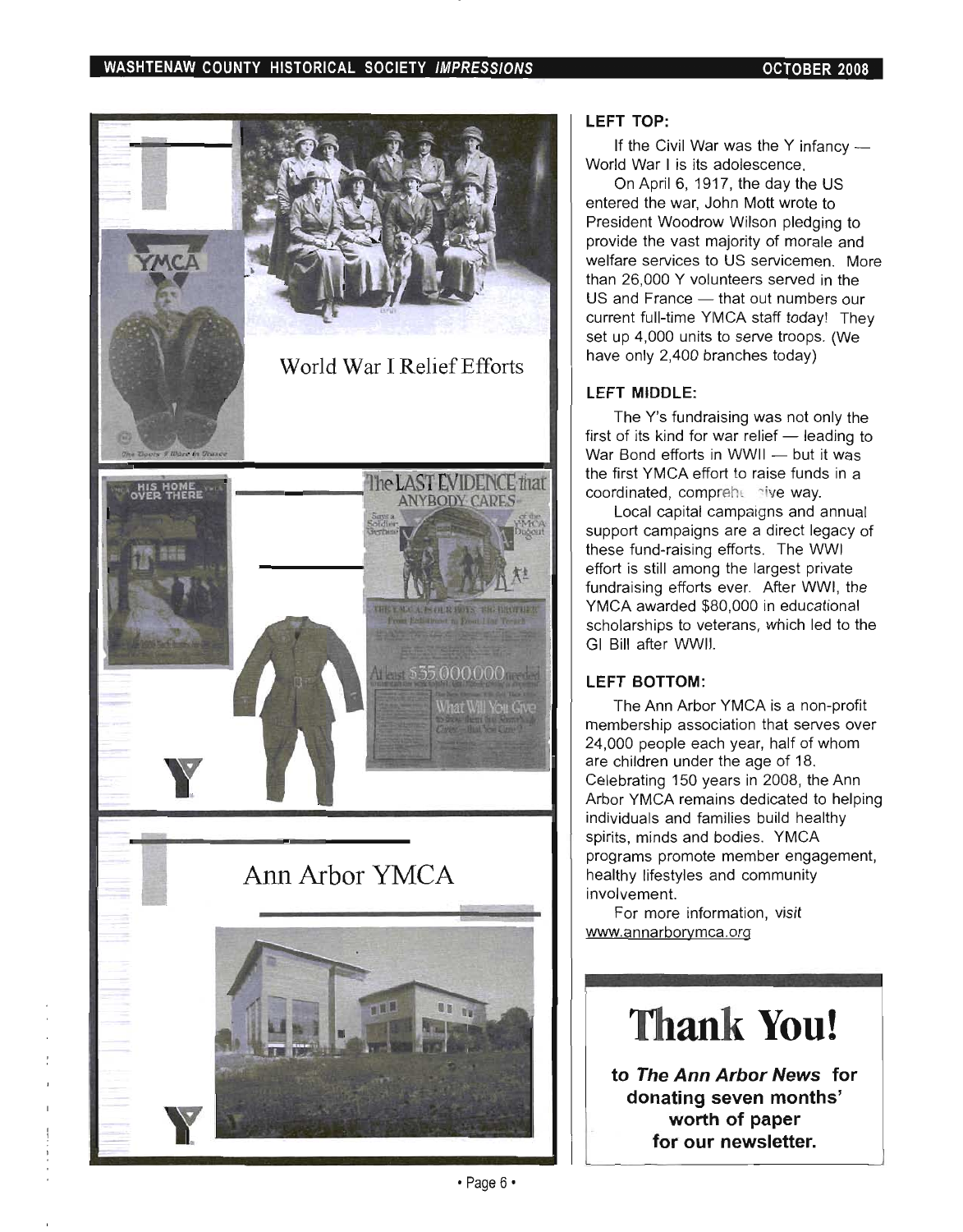# **In Memoriam**

Nancy McKinney died on October 3, 2008 at Towsley Village in Chelsea, Michigan. Nancy served on the board of the Washtenaw County Historical Society for several years ending in 1999. She headed the committee that worked to develop preservation standards for our Museum on Main Street and policy for collection standards. She headed the collections committee and worked with our current curator, Judy Chrisman, at the Willow Run storage rooms evaluating the artifacts. She was a talented artist and was committed to the success of our Society.

Harriet Ann Wuerth Birch died on October 9, 2008. Harriet was elected Corresponding Secretary for the Society in the early 2000s and wrote the Thank You notes to donors. More recently, Harriet was a Director-at-Large. She was very proud of her family's history and enjoyed sharing family stories and photographs.

Harriet was a granddaughter of David Allmendinger, owner of Ann Arbor Organ Works. She was the proud owner of one of the 13 tables that her grandfather made from the historic, ancient oak tree that was cut down, around 1907, from in front of the family home on West Washington. David Allmendinger gave each of his 13 children one of the tables; Harriet inherited the one made for her mother, Rosa Allmendinger Wuerth.

# **Mystery Items Revealed**

In the last issue we queried our readers if they knew the donor of the framed picture and the cast iron pot. Our friend and member, Carole Buttrum came forth and said that she was the donor. Thanks, Carole. We love these mysteries.

# **Upcoming Events**

# **SALINE AREA HISTORICAL SOCIETY**

Contact: Agnes: 734-944-0442 or 734-769-2219 eMail: SalineHistory@verizon.net • Web: www.SalineHistory.org

THE YEAR of the CAR· Wednesday, November 19, 2008 • 7:00 PM Saline Senior Center Great Room, 7190 N. Maple Rd, Saline, MI

This is the third Education Program of the Fall season. 2008 has been designated the Year of the Car, so we invited Gary Familian of MotorCities National Heritage Area to speak to us about America's love of the automobile. Mr. Familian will explore automotive heritage throughout southeastern and central Michigan. He begins his story at the end of the 19<sup>th</sup> century. This should be a very interesting presentation.

Education Programs are always free and everyone is invited. Light refreshments will be served.

Look for green and white signs in the school parking lot. They will direct you to the Senior Center, which is on the back side of Saline Middle School. There is plenty of parking and no need to walk very far.

CHRISTMAS on the FARM · Saturday & Sunday, December 13 & 14, 2008. Saturday: Noon  $-5$  PM / Sunday:  $1 - 4$  PM. Rentschler Farm Museum, 1265 E. Michigan Ave., Saline, MI

See how farm families coped at Christmastime, when they were faced with a tight money situation during all the years of the Depression. Our 12-room farmhouse will be decorated with natural things that might have been found on the farm. A live tree will grace the parlor with genuine 1930's ornaments and lights. Simple window decorations, good aromas throughout the house, and pleasing sights and sounds will greet visitors as they enter the front door. The dining room table will display German-American foods, all made with farm products. Spinning and quilting will be demonstrated.

The Rentschler Farm Puzzle is still available for purchase at \$12 each. This beautiful 500-piece puzzle, featuring a collage of farm event photographs, was published by the society in 2007. See a picture of the puzzle on our web site.

Light refreshments will be served in the gift shop, where Saline-related books and videos can also be found.

Directions: From 1-94, take Exit 175 and go south on Ann Arbor-Saline Road about 6 miles to Saline. Turn left at Michigan Avenue and go one mile east to the farm. From U.S. 23, use Exit #34 (Michigan Ave. /Saline) and go west about 6 miles. The farm is located near Industrial Drive, next to the Sauk Trail Shopping Center. Limited parking is available on the farm property.

## **KEMPF HOUSE**

312 S. Division St, Ann Arbor, MI • Contact: 734-994-4898 eMail: KempfHouseMuseum.gmail.com · Web: www.KempfHouseMuseum.org

#### WEDNESDAY NOON LECTURES

22 October 2008 • RAIN GARDENS. Harry Sheehan, Senior Environmental Manager for Washtenaw's Drain Commission will explain how the county's rain gardens provide pollution control.

29 October 2008 · TOXIC CHEMICALS and CHILDREN'S HEALTH. Genevieve Howe is the Children's Environmental Health Director for the Ecology Center of Ann Arbor. She will help us understand this timely issue.

S November 2008· THE STORY of 1528 PONTIAC TRAIL. A painter and preservationist, Pat McCauley will tell us what he found as he researched the c. 1840's house in which he lives, and about the work there that earned him a Rehabilitation Award from the Ann Arbor Historic District Commission.

12 November 2008 • CENTRAL MINE LOCATION in the COPPER COUNTRY. Keweenaw County Historical Society Trustee and Kempf House Events Director Duffy Liddicoat will describe how "ghost town" Central Mine has been saved and become a low-key tourist attraction.